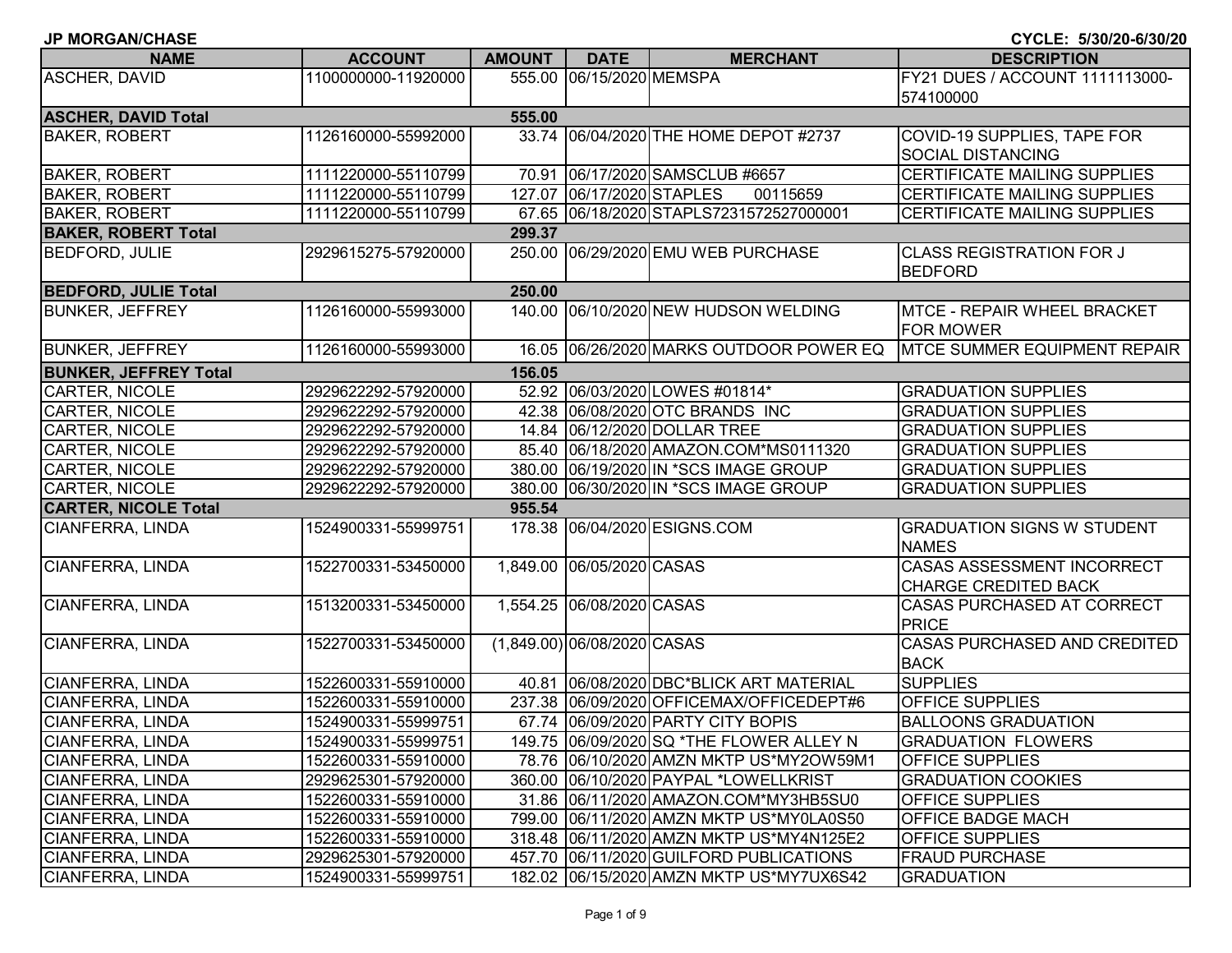**JP MORGAN/CHASE**

**CYCLE: 5/30/20-6/30/20**

| <b>NAME</b>                   | <b>ACCOUNT</b>      | AMOUNT   | DATE | <b>MERCHANT</b>                           | <b>DESCRIPTION</b>               |
|-------------------------------|---------------------|----------|------|-------------------------------------------|----------------------------------|
| CIANFERRA, LINDA              | 1522600331-55910000 |          |      | 14.98 06/15/2020 AMZN MKTP US*MY9X582B2   | <b>OFFICE SUPPLIES</b>           |
| <b>CIANFERRA, LINDA</b>       | 2929625301-57920000 |          |      | 663.75 06/15/2020 GUILFORD PUBLICATIONS   | <b>FRAUD PURCHASE</b>            |
| <b>CIANFERRA, LINDA</b>       | 2929625301-57920000 |          |      | (663.75) 06/16/2020 GUILFORD PUBLICATIONS | <b>FRAUD CHARGE/CREDIT</b>       |
| <b>CIANFERRA, LINDA</b>       | 1524900331-55999751 |          |      | 41.75 06/16/2020 PARTY CITY BOPIS         | <b>GRADUATION</b>                |
| <b>CIANFERRA, LINDA</b>       | 1524900331-55999751 |          |      | 15.99 06/17/2020 AMZN MKTP US*MS1TW1JS1   | <b>GRADUATION</b>                |
| <b>CIANFERRA, LINDA</b>       | 1522600331-55910000 |          |      | 26.36 06/19/2020 AMZN MKTP US*MS1294NQ2   | <b>OFFICE SUPPLIES</b>           |
| CIANFERRA, LINDA              | 2929625301-57920000 |          |      | (663.75) 06/22/2020 GUILFORD PUBLICATIONS | <b>FRAUD CREDIT</b>              |
| CIANFERRA, LINDA              | 2929625301-57920000 |          |      | 663.75 06/24/2020 GUILFORD PUBLICATIONS   | <b>FRAUD</b>                     |
| CIANFERRA, LINDA              | 1522600331-55910000 |          |      | 279.92 06/29/2020 AMZN MKTP US*MS5CN1Y81  | O SUPPLIES                       |
| <b>CIANFERRA, LINDA</b>       | 1522600331-55910000 |          |      | 296.72 06/29/2020 AMZN MKTP US*MS7CT99O0  | <b>O SUPPLIES</b>                |
| <b>CIANFERRA, LINDA Total</b> |                     | 5,131.85 |      |                                           |                                  |
| <b>COOLMAN, ROBERT</b>        | 1126160000-55992000 |          |      | 219.98 06/02/2020 CONSERVA ELECTRIC SUPP  | <b>MTCE - ELECTRICAL STOCK -</b> |
|                               |                     |          |      |                                           | <b>BALLAST STOCK</b>             |
| <b>COOLMAN, ROBERT</b>        | 1126160000-55992000 |          |      | 328.70 06/02/2020 CONSERVA ELECTRIC SUPP  | MTCE - ELECTRICAL STOCK - LAMP   |
|                               |                     |          |      |                                           | STOCK WO 24630                   |
| COOLMAN, ROBERT               | 1126160000-55992000 |          |      | 55.20 06/03/2020 CONSERVA ELECTRIC SUPP   | MTCE - ELECTRICAL STOCK -        |
|                               |                     |          |      |                                           | <b>BALLAST STOCK</b>             |
| COOLMAN, ROBERT               | 1126160000-55992000 |          |      | 131.00 06/04/2020 CONSERVA ELECTRIC SUPP  | MTCE - ELECTRICAL STOCK -        |
|                               |                     |          |      |                                           | <b>BALLAST AND LAMP STOCK</b>    |
| COOLMAN, ROBERT               | 1126160000-55992000 |          |      | 120.00 06/12/2020 CONSERVA ELECTRIC SUPP  | <b>MTCE - ELECTRICAL STOCK -</b> |
|                               |                     |          |      |                                           | <b>BALLAST STOCK</b>             |
| <b>COOLMAN, ROBERT</b>        | 1126160000-55992000 |          |      | 48.00 06/24/2020 CONSERVA ELECTRIC SUPP   | <b>MTCE - ELECTRICAL STOCK</b>   |
| COOLMAN, ROBERT               | 1126113000-55992000 |          |      | 57.95 06/25/2020 CONSERVA ELECTRIC SUPP   | NW TRANSFORMER KIT EXIT DOOR     |
|                               |                     |          |      |                                           | #8 - WO 23984                    |
| <b>COOLMAN, ROBERT Total</b>  |                     | 960.83   |      |                                           |                                  |
| <b>DIATIKAR, CHRISTINE</b>    | 1122500000-53450000 |          |      | 21,926.00 06/01/2020 CDW GOVT #XXQ9791    | MICROSOFT LICENSES - 1 YEAR      |
| <b>DIATIKAR, CHRISTINE</b>    | 1111322822-53710000 |          |      | 35,665.58 06/04/2020 SCHOOLCRAFT WEB PAY  | <b>WINTER DUAL ENROLLMENT</b>    |
| <b>DIATIKAR, CHRISTINE</b>    | 2929661184-57920000 |          |      | 560.00 06/17/2020 TEAM SPORTS             | INVOICE 560909/1-SB BACKPACKS    |
| <b>DIATIKAR, CHRISTINE</b>    | 2929661184-57920000 |          |      | 260.00 06/17/2020 TEAM SPORTS             | INVOICE 561864/1-SB APPAREL      |
| <b>DIATIKAR, CHRISTINE</b>    | 1126103061-55510000 |          |      | 81.76 06/25/2020 CONSUMERS ENERGY CO      | 6/20 GAS - ITC                   |
| <b>DIATIKAR, CHRISTINE</b>    | 1126101061-55510000 |          |      | 91.84 06/25/2020 CONSUMERS ENERGY CO      | 6/20 GAS - ESB                   |
| <b>DIATIKAR, CHRISTINE</b>    | 1126162061-55510000 |          |      | 11.75 06/25/2020 CONSUMERS ENERGY CO      | 6/20 GAS - BOSCO                 |
| <b>DIATIKAR, CHRISTINE</b>    | 2326161000-55510000 |          |      | 251.86 06/25/2020 CONSUMERS ENERGY CO     | 6/20 GAS RM                      |
| <b>DIATIKAR, CHRISTINE</b>    | 1126161000-55510000 |          |      | (251.86) 06/25/2020 CONSUMERS ENERGY CO   | 6/20 GAS RM REDUCTION            |
| <b>DIATIKAR, CHRISTINE</b>    | 1126112061-55510000 |          |      | 460.51 06/25/2020 CONSUMERS ENERGY CO     | 6/20 GAS - OH                    |
| <b>DIATIKAR, CHRISTINE</b>    | 1126111061-55510000 |          |      | 361.57 06/25/2020 CONSUMERS ENERGY CO     | 6/20 GAS - VO                    |
| <b>DIATIKAR, CHRISTINE</b>    | 2929661149-57920000 |          |      | 531.50 06/25/2020 TEAM SPORTS             | INVOICE 558348/1-BOYS TRACK      |
|                               |                     |          |      |                                           | <b>APPAREL</b>                   |
| <b>DIATIKAR, CHRISTINE</b>    | 2929661113-57920000 |          |      | 531.50 06/25/2020 TEAM SPORTS             | INVOICE 558348/1-GIRLS TRACK     |
|                               |                     |          |      |                                           | <b>APPAREL</b>                   |
| <b>DIATIKAR, CHRISTINE</b>    | 1429300000-55997000 |          |      | 2,100.00 06/25/2020 TEAM SPORTS           | INVOICE 571557/1-GIRLS SOCCER    |
|                               |                     |          |      |                                           | <b>UNIFORMS</b>                  |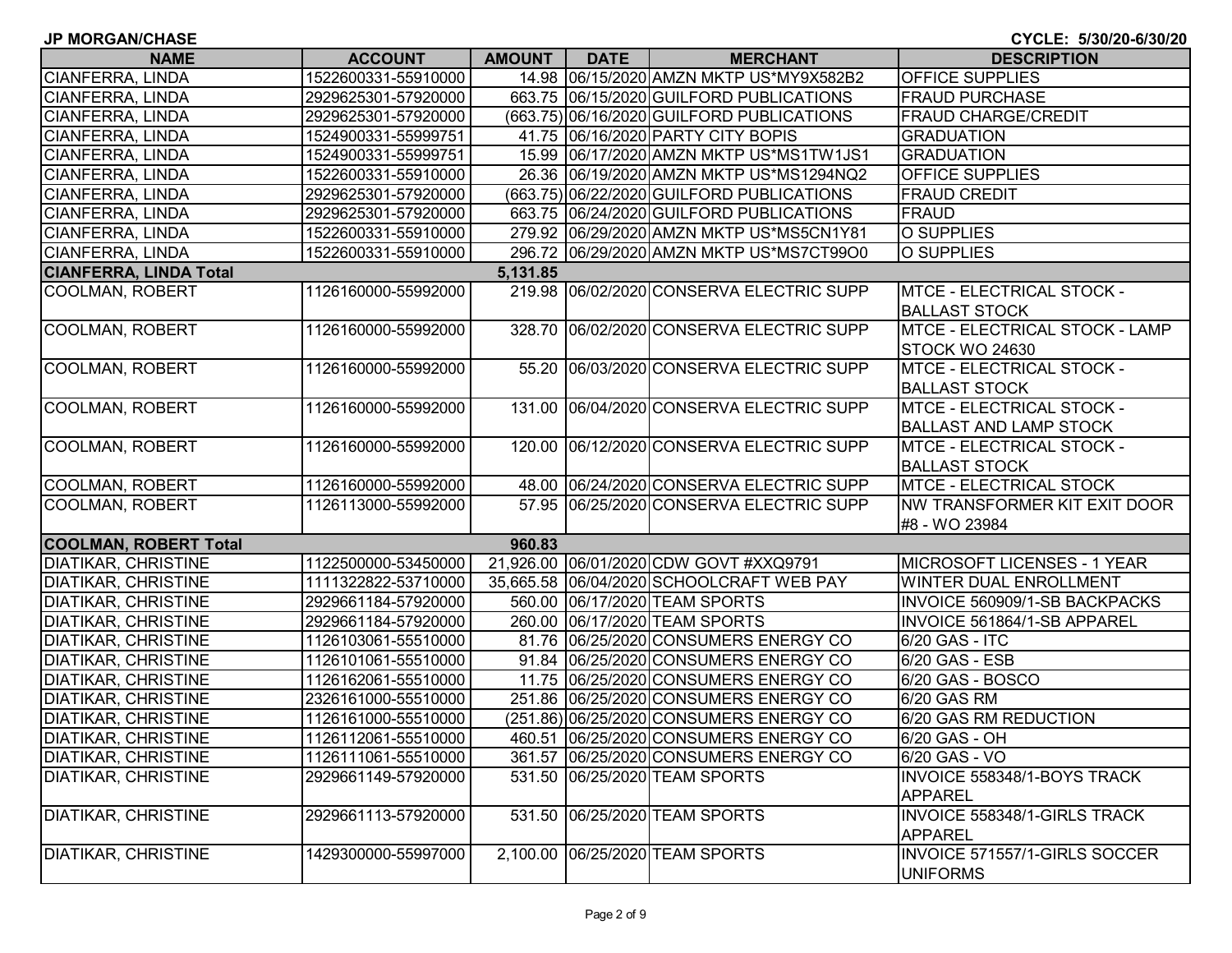| <b>NAME</b>                | <b>ACCOUNT</b>      | <b>AMOUNT</b> | <b>DATE</b>                 | <b>MERCHANT</b>                          | <b>DESCRIPTION</b>                 |
|----------------------------|---------------------|---------------|-----------------------------|------------------------------------------|------------------------------------|
| DIATIKAR, CHRISTINE        | 1429300000-55997000 |               |                             | 4,170.00 06/25/2020 TEAM SPORTS          | INVOICE 550195/1-GIRLS SOCCER      |
|                            |                     |               |                             |                                          | <b>UNIFORMS</b>                    |
| <b>DIATIKAR, CHRISTINE</b> | 1122500000-53450000 |               | 7,500.00 06/26/2020 KODABLE |                                          | K-5 SOFTWARE LICENSES              |
| DIATIKAR, CHRISTINE Total  |                     | 74,252.01     |                             |                                          |                                    |
| DONOVAN, KATHRYN           | 1128300000-55910000 |               |                             | 60.85 06/10/2020 AMER ASSOC NOTARIES     | NOTARY SUPPLIES FOR KATHY          |
|                            |                     |               |                             |                                          | DONOVAN AND KRISTEN                |
|                            |                     |               |                             |                                          | <b>SCHOPIERAY</b>                  |
| DONOVAN, KATHRYN           | 1128300000-57910000 |               |                             | 162.25 06/17/2020 MARIA S ITALIAN BAKERY | ASSISTANT SUPERINTENDENT OF        |
|                            |                     |               |                             |                                          | <b>BUSINESS &amp; OPERATION</b>    |
|                            |                     |               |                             |                                          | <b>INTERVIEWS</b>                  |
| DONOVAN, KATHRYN Total     |                     | 223.10        |                             |                                          |                                    |
| DRAGOO, MICHAEL            | 1126160000-53220000 |               |                             | 10.00 06/01/2020 OAKLAND SCHOOLS-RC INT  | <b>MTCE DIRECTOR - REGISTERING</b> |
|                            |                     |               |                             |                                          | FOR SCECH CREDIT HOURS             |
|                            |                     |               |                             |                                          | ALLOWABLE FOR ATTENDING AC         |
|                            |                     |               |                             |                                          | <b>MEETINGS</b>                    |
| DRAGOO, MICHAEL            | 1126160000-57410000 |               | 150.00 06/04/2020 MSBO      |                                          | <b>MTCE DIRECTOR - MSBO ANNUAL</b> |
|                            |                     |               |                             |                                          | <b>DUES</b>                        |
| DRAGOO, MICHAEL            | 1126120000-55992000 |               |                             | 325.12 06/11/2020 FOUNDATION BLDG 058    | MS CEILING TILES                   |
| DRAGOO, MICHAEL            | 1126122000-55992000 |               |                             | 325.12 06/11/2020 FOUNDATION BLDG 058    | <b>HS CEILING TILES</b>            |
| DRAGOO, MICHAEL            | 1126160000-55992000 |               |                             | 325.12 06/11/2020 FOUNDATION BLDG 058    | <b>MTCE CEILING TILE STOCK</b>     |
| DRAGOO, MICHAEL Total      |                     | 1,135.36      |                             |                                          |                                    |
| DUQUETTE, EDWARD           | 1126111000-55992000 |               |                             | 18.03 06/04/2020 FASTENAL COMPANY 01MID  | VO PLAYGROUND ADA SWING            |
|                            |                     |               |                             |                                          | <b>REPAIR</b>                      |
| DUQUETTE, EDWARD           | 1126160000-55992000 |               |                             | 13.60 06/04/2020 GRAINGER                | MTCE - CABLE TIES - DISTRICT       |
|                            |                     |               |                             |                                          | <b>SWING REPAIR</b>                |
| DUQUETTE, EDWARD           | 1126120000-55992000 |               |                             | 75.06 06/04/2020 THE HOME DEPOT #2737    | <b>MS S DOCK PPE</b>               |
| DUQUETTE, EDWARD           | 1126160000-55992000 |               |                             | 15.75 06/05/2020 ABC SUPPLY 372          | <b>MTCE SOFFIT REPAIR</b>          |
| DUQUETTE, EDWARD           | 1126160000-55980000 |               |                             | 265.09 06/05/2020 LAWSON PRODUCTS        | <b>MTCE TOOL SHED STOCK</b>        |
|                            |                     |               |                             |                                          | <b>REPLACEMENT</b>                 |
| DUQUETTE, EDWARD           | 1126111000-55992000 |               |                             | 66.88 06/08/2020 THE HOME DEPOT #2737    | <b>VO BANNER</b>                   |
| DUQUETTE, EDWARD           | 1126160000-55992000 |               |                             | 27.96 06/10/2020 THE HOME DEPOT #2737    | <b>IMTCE BATTERIES FOR GROUNDS</b> |
|                            |                     |               |                             |                                          | <b>SPRINKLERS</b>                  |
| DUQUETTE, EDWARD           | 1126111000-55992000 |               |                             | 336.79 06/11/2020 DECKER EQUIPMENT       | VO COAT HOOK RAIL WITH             |
|                            |                     |               |                             |                                          | ALUMINUM CONTRUCTION               |
| DUQUETTE, EDWARD           | 1126160000-55992000 |               |                             | 30.11 06/11/2020 FASTENAL COMPANY 01MID  | <b>MTCE CABLE TIES STOCK</b>       |
| DUQUETTE, EDWARD           | 1126111000-55992000 |               |                             | 36.59 06/11/2020 THE HOME DEPOT #2737    | <b>VO SIGNS</b>                    |
| DUQUETTE, EDWARD           | 1126113000-55992000 |               |                             | 36.59 06/11/2020 THE HOME DEPOT #2737    | <b>NW SIGNS</b>                    |
| DUQUETTE, EDWARD           | 1126111000-55993000 |               |                             | 86.63 06/11/2020 THE HOME DEPOT 2737     | VO GROUNDS SUPPLIES                |
| DUQUETTE, EDWARD           | 1126111000-55992000 |               |                             | 28.29 06/15/2020 THE HOME DEPOT #2704    | <b>VO PLAYGROUND</b>               |
| DUQUETTE, EDWARD           | 1126160000-55992000 |               |                             | 622.63 06/17/2020 DECKER EQUIPMENT       | <b>DISTRICT PENCIL SHARPENERS</b>  |
| DUQUETTE, EDWARD           | 1126111000-55992000 |               |                             | 29.82 06/18/2020 FEDEX 393919766457      | MTCE RETURN TO DECKER VO           |

**CYCLE: 5/30/20-6/30/20**

**JP MORGAN/CHASE**

HOOKS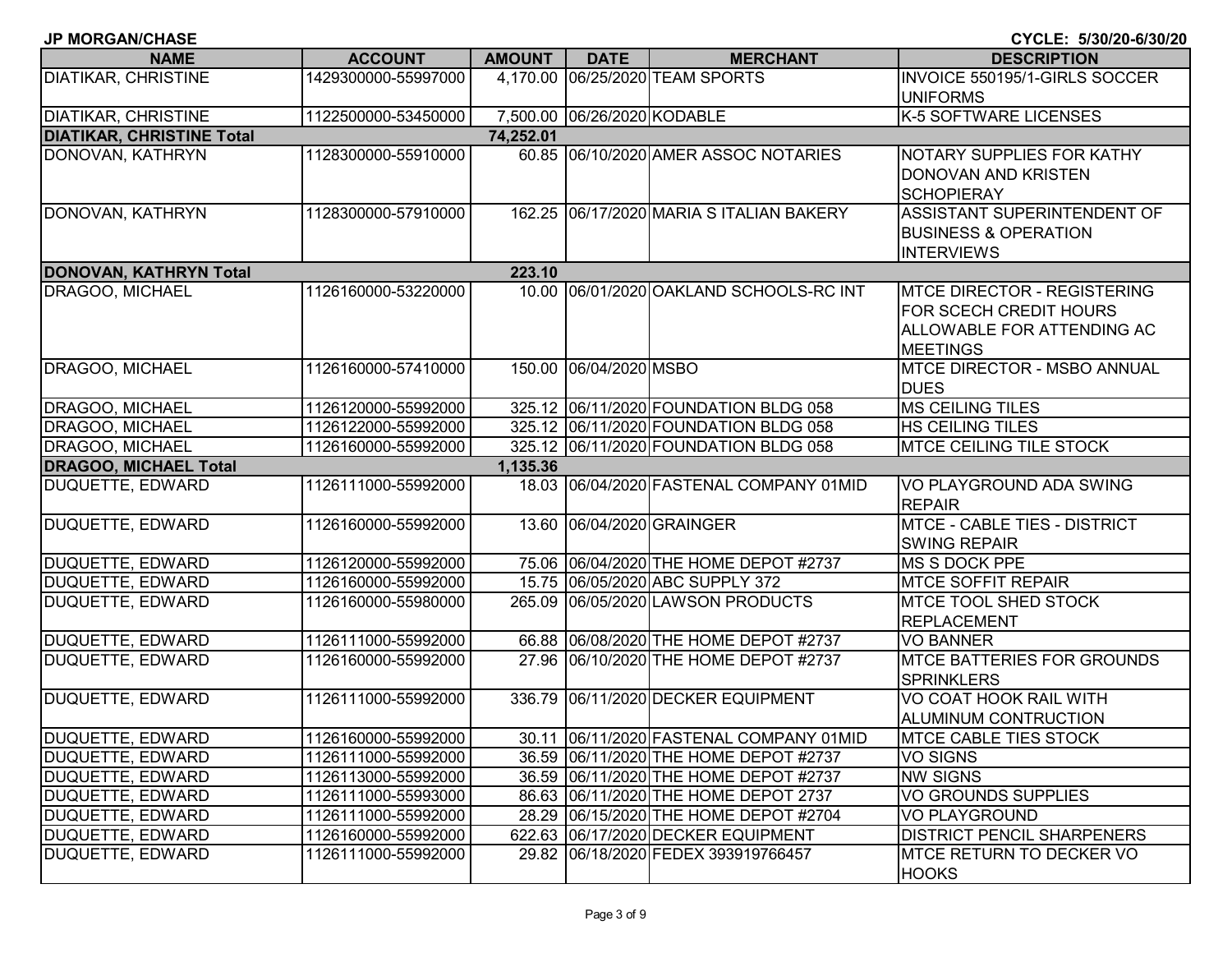| <b>JP MORGAN/CHASE</b><br>CYCLE: 5/30/20-6/30/20 |                     |               |             |                                          |                                                   |  |
|--------------------------------------------------|---------------------|---------------|-------------|------------------------------------------|---------------------------------------------------|--|
| <b>NAME</b>                                      | <b>ACCOUNT</b>      | <b>AMOUNT</b> | <b>DATE</b> | <b>MERCHANT</b>                          | <b>DESCRIPTION</b>                                |  |
| DUQUETTE, EDWARD                                 | 1126160000-55992000 |               |             | 350.44 06/18/2020 SOUTHPAW ENTERPRISES I | <b>DISTRICT SENSORY SWINGS</b>                    |  |
| DUQUETTE, EDWARD                                 | 1126122000-55992000 |               |             | 402.00 06/22/2020 REDFORD LOCK COMPANY I | HS STORE RM DOOR TO ROOF                          |  |
|                                                  |                     |               |             |                                          | <b>REPAIR - CORBIN</b>                            |  |
| DUQUETTE, EDWARD                                 | 1126111000-55992000 |               |             | 964.62 06/25/2020 DECKER EQUIPMENT       | VO BRONZE WALL MOUNTED SINGLE                     |  |
|                                                  |                     |               |             |                                          | SHELF WITH HOOK                                   |  |
| <b>DUQUETTE, EDWARD Total</b>                    |                     | 3,406.88      |             |                                          |                                                   |  |
| FULAR, JAMES                                     | 1126160000-55993000 |               |             | 662.80 06/19/2020 ADVANCED TURF SOLUTION | <b>DISTRICT HERBICIDE</b>                         |  |
| FULAR, JAMES                                     | 1126160000-55993000 |               |             | 439.10 06/19/2020 ADVANCED TURF SOLUTION | <b>DISTRICT HERBICIDE</b>                         |  |
| FULAR, JAMES                                     | 1126122000-55993000 |               |             | 220.93 06/19/2020 ADVANCED TURF SOLUTION | HS GROUND TURF MGT                                |  |
| FULAR, JAMES                                     | 1126120000-55993000 |               |             | 220.93 06/19/2020 ADVANCED TURF SOLUTION | <b>MS GROUND TURF MGT</b>                         |  |
| FULAR, JAMES                                     | 1126118000-55993000 |               |             | 220.94 06/19/2020 ADVANCED TURF SOLUTION | NM GROUND TURF MGT                                |  |
| FULAR, JAMES                                     | 1126160000-55993000 |               |             | 109.76 06/24/2020 AMZN MKTP US*MS2SS0SQ1 | <b>DISTRICT WIDE GROUNDS SUPPLIES</b>             |  |
|                                                  |                     |               |             |                                          | <b>BONIDE RTU SUCKER PUNCH</b>                    |  |
| <b>FULAR, JAMES Total</b>                        |                     | 1,874.46      |             |                                          |                                                   |  |
| <b>GORDON, BRIAN</b>                             | 1100000000-11920000 |               |             | 30.00 06/03/2020 PAYPAL *MHSFCA          | PREPAID EXPENSE (FY21 1429300000-<br>57410000)    |  |
| <b>GORDON, BRIAN Total</b>                       |                     | 30.00         |             |                                          |                                                   |  |
| HANSEN, ANN                                      | 2929641352-57920000 |               |             | 9.44 06/26/2020 AMZN MKTP US*MS9CI2S10   | SUMMER ENRICHMENT CLASS<br><b>SUPPLIES</b>        |  |
| HANSEN, ANN                                      | 2929641352-57920000 |               |             | 15.90 06/26/2020 DOLLAR TREE             | SUMMER ENRICHMENT CLASS<br><b>SUPPLIES</b>        |  |
| HANSEN, ANN                                      | 2929641352-57920000 |               |             | 29.88 06/29/2020 AMZN MKTP US*MS5HS7W31  | SUMMER ENRICHMENT CLASS<br><b>SUPPLIES</b>        |  |
| HANSEN, ANN                                      | 2929641352-57920000 |               |             | 28.86 06/29/2020 AMZN MKTP US*MS81F2K50  | SUMMER ENRICHMENT CLASS<br><b>SUPPLIES</b>        |  |
| HANSEN, ANN                                      | 2929641352-57920000 |               |             | 20.87 06/29/2020 AMZN MKTP US*MS8JY1YH1  | <b>SUMMER ENRICHMENT CLASS</b><br><b>SUPPLIES</b> |  |
| <b>HANSEN, ANN Total</b>                         |                     | 104.95        |             |                                          |                                                   |  |
| HOLLY, SHEILA                                    | 1126160000-55991000 |               |             | 18,204.50 06/03/2020 DISCOUNTMUGS.COM    | PPE ITEMS FOR SUMMER SCHOOL,                      |  |
|                                                  |                     |               |             |                                          | CARE, AND TO START THE FALL;                      |  |
|                                                  |                     |               |             |                                          | FACE MASKS, HAND SANITIZER, AND                   |  |
|                                                  |                     |               |             |                                          | <b>DISINFECTANT WIPES</b>                         |  |
| HOLLY, SHEILA                                    | 1126160000-55991000 |               |             | 662.93 06/05/2020 DISCOUNTMUGS.COM       | PPE ITEMS FOR SUMMER SCHOOL,                      |  |
|                                                  |                     |               |             |                                          | CARE, AND TO START THE FALL;                      |  |
|                                                  |                     |               |             |                                          | <b>INFRARED THERMOMETERS</b>                      |  |
| HOLLY, SHEILA                                    | 1123200000-53220000 |               |             | 10.00 06/08/2020 OAKLAND SCHOOLS-RC INT  | 2019-2020 SCHOOL COMMITTEE                        |  |
|                                                  |                     |               |             |                                          | MEETINGS REGISTRATION                             |  |
| HOLLY, SHEILA                                    | 1123200000-53220000 |               |             | 10.00 06/08/2020 OAKLAND SCHOOLS-RC INT  | 2019-2020 K-12 SCHOOL                             |  |
|                                                  |                     |               |             |                                          | <b>IMPROVEMENT TEAM MEETING</b>                   |  |
|                                                  |                     |               |             |                                          | <b>REGISTRATION</b>                               |  |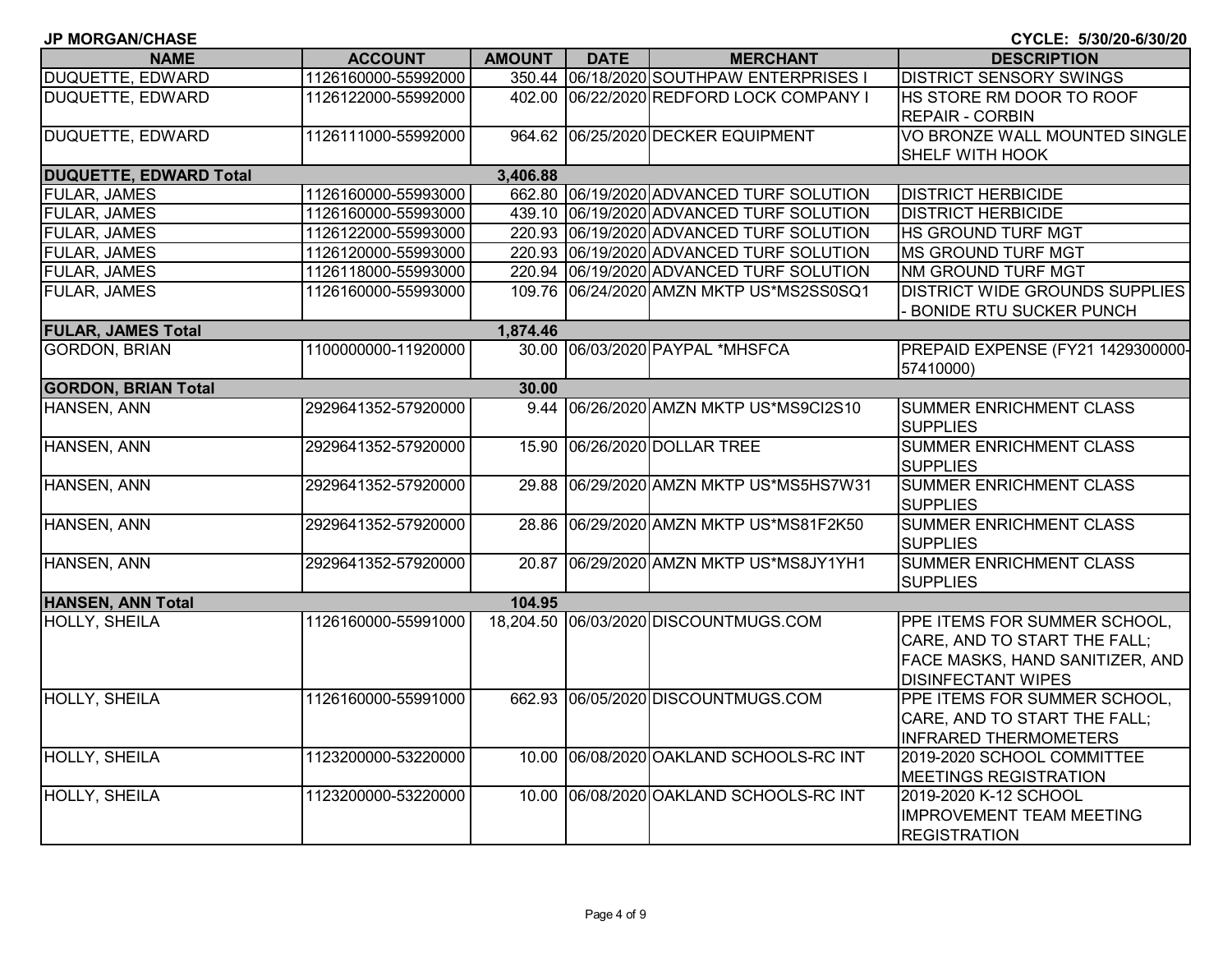| <b>JP MORGAN/CHASE</b> |
|------------------------|
|------------------------|

**CYCLE: 5/30/20-6/30/20**

| <b>NAME</b>                                             | <b>ACCOUNT</b>                             | <b>AMOUNT</b> | <b>DATE</b>            | <b>MERCHANT</b>                                                                    | <b>DESCRIPTION</b>                 |
|---------------------------------------------------------|--------------------------------------------|---------------|------------------------|------------------------------------------------------------------------------------|------------------------------------|
| HOLLY, SHEILA                                           | 1126160000-55991000                        |               |                        | 14.22 06/08/2020 STAPLS7231445215000001                                            | PPE ITEMS FOR SUMMER SCHOOL,       |
|                                                         |                                            |               |                        |                                                                                    | CARE, AND TO START THE FALL;       |
|                                                         |                                            |               |                        |                                                                                    | <b>DISINFECTANT WIPES</b>          |
| <b>HOLLY, SHEILA</b>                                    | 1126160000-55991000                        |               |                        | (14.22) 06/15/2020 STAPLS7231445215001001                                          | REIMBURSEMENT FOR PPE ITEMS        |
|                                                         |                                            |               |                        |                                                                                    | FOR SUMMER SCHOOL, CARE, AND       |
|                                                         |                                            |               |                        |                                                                                    | TO START THE FALL; DISINFECTANT    |
|                                                         |                                            |               |                        |                                                                                    | WIPES THAT NEVER SHOWED UP         |
| <b>HOLLY, SHEILA</b>                                    | 1126160000-55991000                        |               |                        | 14.22 06/15/2020 STAPLS7231445215002001                                            | PPE ITEMS FOR SUMMER SCHOOL,       |
|                                                         |                                            |               |                        |                                                                                    | CARE, AND TO START THE FALL;       |
|                                                         |                                            |               |                        |                                                                                    | <b>DISINFECTANT WIPES</b>          |
| <b>HOLLY, SHEILA</b>                                    | 1100000000-11920000                        |               |                        | 1,940.09 06/18/2020 MI ASSOC SCH ADM                                               | MASA MEMBERSHIP DUES, DR.          |
|                                                         |                                            |               |                        |                                                                                    | MATTHEWS (FY21 1123200000-         |
|                                                         |                                            |               |                        |                                                                                    | 57410000)                          |
| HOLLY, SHEILA                                           | 1100000000-11920000                        |               |                        | 100.00 06/18/2020 MI ASSOC SCH ADM                                                 | <b>MASA MEMBERSHIP DUES FOR</b>    |
|                                                         |                                            |               |                        |                                                                                    | SHEILA HOLLY (FY21 1123200000-     |
|                                                         |                                            |               |                        |                                                                                    | 57410000)                          |
| <b>HOLLY, SHEILA</b>                                    | 1100000000-11920000                        |               |                        | 125.00 06/18/2020 MI ASSOC SCH ADM                                                 | <b>MSPRA DUES FOR DR. MATTHEWS</b> |
|                                                         |                                            |               |                        |                                                                                    | (FY21 1123200000-57410000)         |
| <b>HOLLY, SHEILA</b>                                    | 1100000000-11920000                        |               | 150.00 06/26/2020 MSBO |                                                                                    | <b>MSBO MEMBERSHIP DUES FOR</b>    |
|                                                         |                                            |               |                        |                                                                                    | SHEILA HOLLY (FY21 1123200000-     |
|                                                         |                                            |               |                        |                                                                                    | 57410000)                          |
| <b>HOLLY, SHEILA Total</b>                              |                                            | 21,216.74     |                        |                                                                                    |                                    |
| JOB, STACEY                                             | 1100000000-11923000                        |               |                        | 59.96 06/18/2020 JOANN STORES #1933                                                | TIE DYE FOR SUMMER CAMP TEE        |
|                                                         |                                            |               |                        |                                                                                    | <b>SHIRTS</b>                      |
| JOB, STACEY Total                                       |                                            | 59.96         |                        |                                                                                    |                                    |
| JORDAN, CHRISTOPHER                                     | 4126122951-54110000                        |               |                        | 673.94 06/01/2020 FERGUSON ENT, INC 2000                                           | HS KITCHEN BOILER - LAARS          |
|                                                         |                                            |               |                        |                                                                                    | CONTROL BOARD - SF PG 13           |
| JORDAN, CHRISTOPHER                                     | 1126122000-55992000                        |               |                        | 9.36 06/01/2020 THE HOME DEPOT #2737                                               | <b>HS KITCHEN BOILER</b>           |
| JORDAN, CHRISTOPHER                                     | 1126122000-55992000                        |               |                        | 20.02 06/02/2020 GRAINGER                                                          | HS KITCHEN BOILER -                |
| JORDAN, CHRISTOPHER                                     | 1126118000-55992000                        |               |                        | 71.80 06/08/2020 GRAINGER                                                          | NM6TH GRADE ROOM 649 - LINE        |
|                                                         |                                            |               |                        |                                                                                    | <b>VOLT MECHANICAL TSTAT</b>       |
| JORDAN, CHRISTOPHER                                     | 1126118000-55992000                        |               |                        | 23.13 06/11/2020 DOWNRIVER REFRIG SUP C                                            | NM 6TH GRADE RM 649 CONDENSER -    |
|                                                         |                                            |               |                        |                                                                                    | <b>ROUND RUN CAP</b>               |
| JORDAN, CHRISTOPHER                                     | 1126103000-55992000<br>1126118000-55992000 |               |                        | 89.66 06/17/2020 CONSERVA ELECTRIC SUPP<br>27.76 06/18/2020 DOWNRIVER REFRIG SUP C | <b>ITC FIRE ALARM BATTERIES</b>    |
| JORDAN, CHRISTOPHER                                     |                                            |               |                        |                                                                                    | NM5 GRADE COMMENS -                |
|                                                         |                                            |               |                        |                                                                                    | CONTACTOR AMP 24 V                 |
| JORDAN, CHRISTOPHER                                     | 1126118000-55992000                        |               |                        | 39.72 06/18/2020 GRAINGER                                                          | NM5 - AHU 8 W FUSE REPAIR          |
| JORDAN, CHRISTOPHER<br><b>JORDAN, CHRISTOPHER Total</b> | 1126120000-55992000                        | 1,026.60      |                        | 71.21 06/24/2020 ETNA DISTRIBUTORS, LLC                                            | MS DOM WATER - CHECK VALVE         |
| LOCRICCHIO, ANTHONY                                     | 1122500000-55110000                        |               |                        | 186.00 06/01/2020 SP * GETPIVO                                                     | DEVICE TO RECORD TEACHER           |
|                                                         |                                            |               |                        |                                                                                    | <b>INSTRUCTING FOR COVID-19</b>    |
|                                                         |                                            |               |                        |                                                                                    | (STUDENTS NOT ON SITE)             |
|                                                         |                                            |               |                        |                                                                                    |                                    |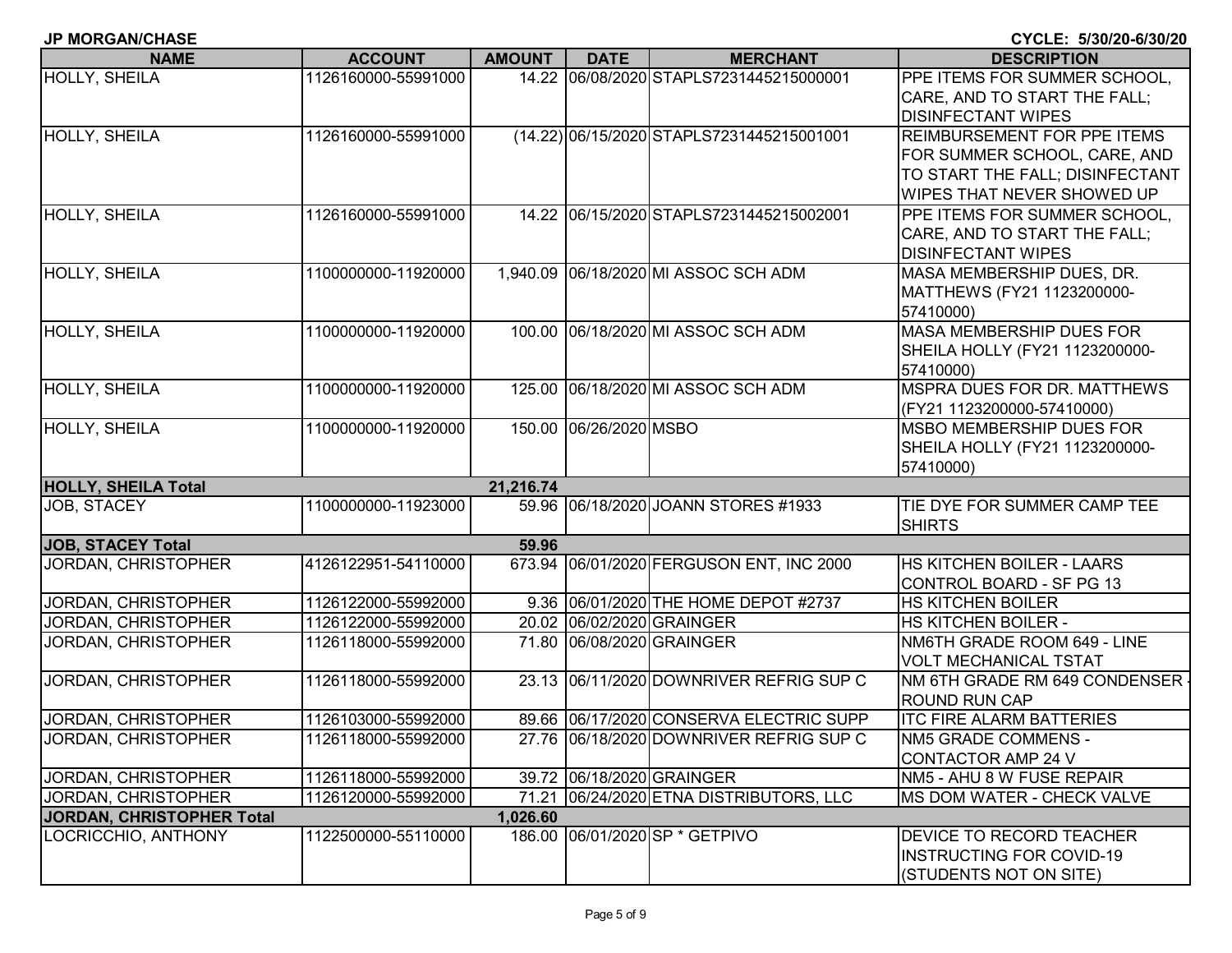| <b>JP MORGAN/CHASE</b> |
|------------------------|
|                        |

**CYCLE: 5/30/20-6/30/20**

| <b>NAME</b>                      | <b>ACCOUNT</b>      | <b>AMOUNT</b> | <b>DATE</b> | <b>MERCHANT</b>                            | <b>DESCRIPTION</b>                      |
|----------------------------------|---------------------|---------------|-------------|--------------------------------------------|-----------------------------------------|
| LOCRICCHIO, ANTHONY              | 1122500000-55110000 |               |             | 186.00 06/01/2020 SP * GETPIVO             | DEVICE TO RECORD TEACHER                |
|                                  |                     |               |             |                                            | <b>INSTRUCTING FOR COVID-19</b>         |
|                                  |                     |               |             |                                            | (STUDENTS NOT ON SITE)                  |
| LOCRICCHIO, ANTHONY              | 1122500000-55110000 |               |             | 274.54 06/03/2020 IPEVO INC                | OFF-SITE DOC CAM SOLUTION FOR           |
|                                  |                     |               |             |                                            | <b>TEACHERS (COVID-19)</b>              |
| LOCRICCHIO, ANTHONY              | 1122500000-55110000 |               |             | 274.54 06/03/2020 IPEVO INC                | OFF-SITE DOC CAM SOLUTION FOR           |
|                                  |                     |               |             |                                            | <b>TEACHERS (COVID-19)</b>              |
| LOCRICCHIO, ANTHONY              | 1122500000-55110000 |               |             | 274.54 06/03/2020 IPEVO INC                | OFF-SITE DOC CAM SOLUTION FOR           |
|                                  |                     |               |             |                                            | <b>TEACHERS (COVID-19)</b>              |
| LOCRICCHIO, ANTHONY              | 1122500000-55110000 |               |             | 274.54 06/03/2020 IPEVO INC                | OFF-SITE DOC CAM SOLUTION FOR           |
|                                  |                     |               |             |                                            | TEACHERS (COVID-19)                     |
| <b>LOCRICCHIO, ANTHONY Total</b> |                     | 1,470.16      |             |                                            |                                         |
| <b>MATSON, MELISSA</b>           | 1711322000-53450651 |               |             | 215.00 06/10/2020 MICHIGAN VIRTUAL U       | <b>MICHIGAN VIRTUAL ESSENTIALS</b>      |
|                                  |                     |               |             |                                            | <b>CLASS TUITION - NOVI HIGH SCHOOL</b> |
| <b>MATSON, MELISSA</b>           | 1722100000-53220611 |               |             | 10.00 06/12/2020 OAKLAND SCHOOLS-RC INT    | <b>SCECH PURCHASE - DR. RJ WEBBER</b>   |
|                                  |                     |               |             |                                            | (WILL REIMBURSE THE DISTRICT)           |
|                                  |                     |               |             |                                            |                                         |
| <b>MATSON, MELISSA</b>           | 1722100000-53220611 |               |             | 10.00 06/12/2020 OAKLAND SCHOOLS-RC INT    | SCECH PURCHASE - DR. RJ WEBBER          |
|                                  |                     |               |             |                                            | (WILL REIMBURSE THE DISTRICT)           |
|                                  |                     |               |             |                                            |                                         |
| <b>MATSON, MELISSA</b>           | 1711111000-55110611 |               |             | 1,532.86 06/23/2020 SCHOLASTIC EDUCATION   | <b>SCHOLASTIC SUMMER BOOK</b>           |
|                                  |                     |               |             |                                            | <b>GIVEAWAY - VILLAGE OAKS</b>          |
| <b>MATSON, MELISSA</b>           | 1711112000-55110611 | 1,154.01      |             | 06/23/2020 SCHOLASTIC EDUCATION            | <b>SCHOLASTIC SUMMER BOOK</b>           |
|                                  |                     |               |             |                                            | <b>GIVEAWAY - ORCHARD HILLS</b>         |
| <b>MATSON, MELISSA</b>           | 1711113000-55110611 |               |             | 547.86 06/23/2020 SCHOLASTIC EDUCATION     | <b>SCHOLASTIC SUMMER BOOK</b>           |
|                                  |                     |               |             |                                            | <b>GIVEAWAY - NOVI WOODS</b>            |
| <b>MATSON, MELISSA</b>           | 1711114000-55110611 |               |             | 874.25 06/23/2020 SCHOLASTIC EDUCATION     | <b>SCHOLASTIC SUMMER BOOK</b>           |
|                                  |                     |               |             |                                            | <b>GIVEAWAY - PARKVIEW</b>              |
| <b>MATSON, MELISSA</b>           | 1711114000-55110611 |               |             | 646.95 06/23/2020 SCHOLASTIC EDUCATION     | <b>SCHOLASTIC SUMMER BOOK</b>           |
|                                  |                     |               |             |                                            | <b>GIVEAWAY - DEERFIELD</b>             |
| <b>MATSON, MELISSA</b>           | 1711118000-55110611 |               |             | 1,072.42 06/23/2020 SCHOLASTIC EDUCATION   | <b>SCHOLASTIC SUMMER BOOK</b>           |
|                                  |                     |               |             |                                            | <b>GIVEAWAY - NOVI MEADOWS</b>          |
| <b>MATSON, MELISSA Total</b>     |                     | 6,063.35      |             |                                            |                                         |
| <b>NESMITH, RUSSELL</b>          | 4126112951-54110000 |               |             | 1,012.80 06/04/2020 BEST PLUMBING SPECIALT | OH KITCHEN - DISPOSAL - SINKING         |
|                                  |                     |               |             |                                            | <b>FUND PAGE 56</b>                     |
| <b>NESMITH, RUSSELL</b>          | 1126160000-54220000 | 132.21        |             | 06/10/2020 CHETS RENT ALL                  | VO STAKE POUNDER FOR POSTS              |
|                                  |                     |               |             |                                            | FOR BANNERS - WO 24664                  |
| <b>NESMITH, RUSSELL</b>          | 1126160000-54220000 | 132.21        |             | 06/10/2020 CHETS RENT ALL                  | NW STAKE POUNDER FOR POSTS              |
|                                  |                     |               |             |                                            | FOR BANNERS - 24646                     |
| <b>NESMITH, RUSSELL</b>          | 1126160000-55992000 |               |             | 115.04 06/11/2020 BEST PLUMBING SPECIALT   | <b>MTCE PLUMBING STOCK - URNIAL</b>     |
|                                  |                     |               |             |                                            | <b>SPUD</b>                             |
| NESMITH, RUSSELL                 | 1126111000-55992000 |               |             | 7.22 06/12/2020 THE HOME DEPOT #2737       | <b>VO BANNERS</b>                       |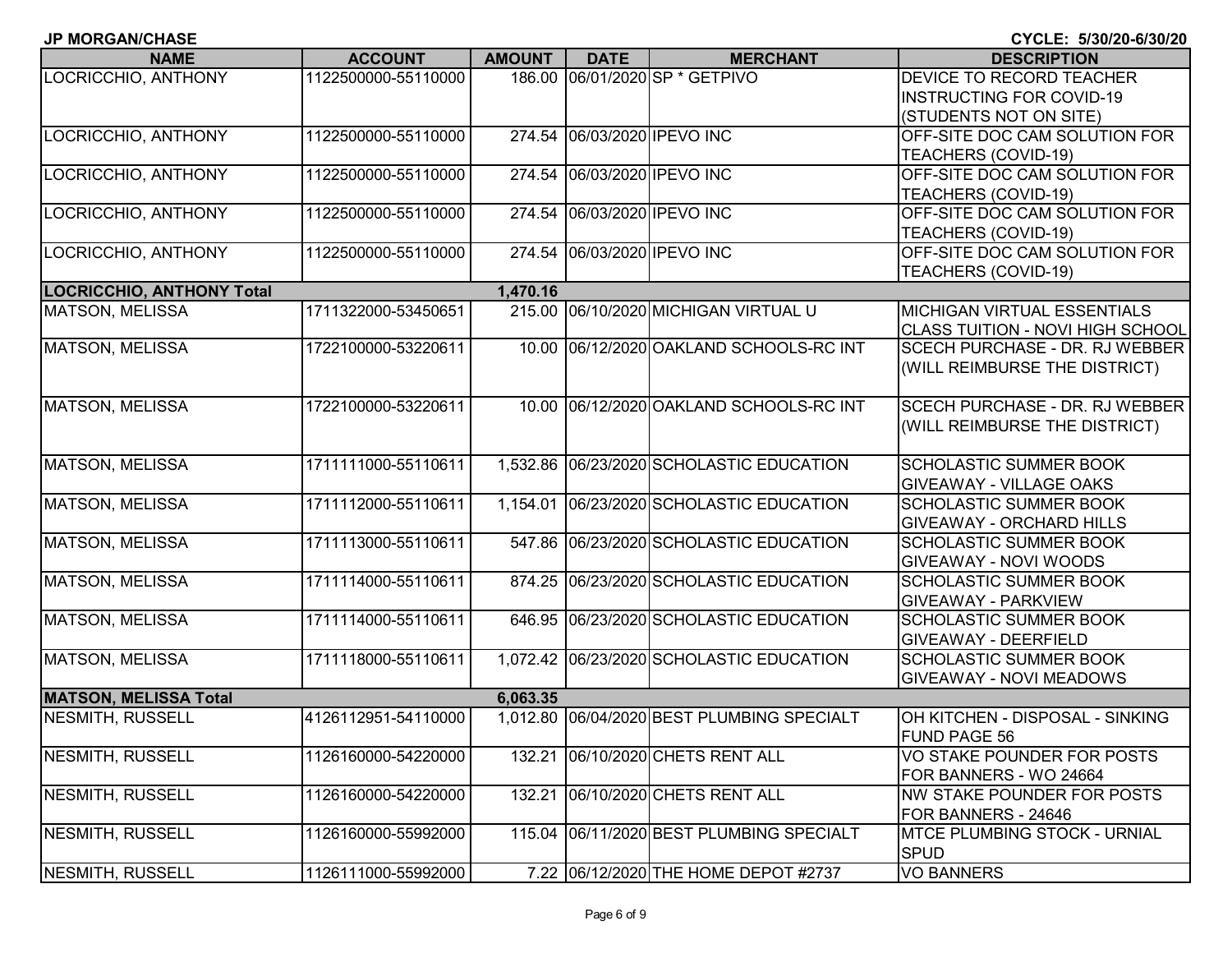| <b>JP MORGAN/CHASE</b><br>CYCLE: 5/30/20-6/30/20 |                      |               |             |                                          |                                 |  |
|--------------------------------------------------|----------------------|---------------|-------------|------------------------------------------|---------------------------------|--|
| <b>NAME</b>                                      | <b>ACCOUNT</b>       | <b>AMOUNT</b> | <b>DATE</b> | <b>MERCHANT</b>                          | <b>DESCRIPTION</b>              |  |
| <b>NESMITH, RUSSELL</b>                          | 1126113000-55992000  |               |             | 7.22 06/12/2020 THE HOME DEPOT #2737     | <b>NW BANNERS</b>               |  |
| NESMITH, RUSSELL                                 | 1126112000-55992000  |               |             | 874.92 06/26/2020 BEST PLUMBING SPECIALT | OH GIRLS BATHROOM 3RD GRADE -   |  |
|                                                  |                      |               |             |                                          | SINGLE HANDLE LAV FAUCET - WO   |  |
|                                                  |                      |               |             |                                          | 24691                           |  |
| <b>NESMITH, RUSSELL Total</b>                    |                      | 2,281.62      |             |                                          |                                 |  |
| OAKES, ROBERT                                    | 1126112000-55992000  |               |             | 813.21 06/19/2020 NATIONAL ENERGY CONTRO | OH BOILER MOTOR                 |  |
| OAKES, ROBERT                                    | 1126122000-55992000  |               |             | 408.10 06/25/2020 GRAINGER               | HS E&F CHILLER PUMP - MAGNETIC  |  |
|                                                  |                      |               |             |                                          | <b>MOTOR STARTER</b>            |  |
| <b>OAKES, ROBERT Total</b>                       |                      | 1,221.31      |             |                                          |                                 |  |
| <b>OFILI, ALEXANDER</b>                          | 2929611275-57920000  |               |             | 37.57 06/08/2020 CVS/PHARMACY #08262     | <b>PTO GIFT</b>                 |  |
| OFILI, ALEXANDER                                 | 2929611275-57920000  |               |             | 247.91 06/15/2020 MEIER FLOWERLAND & GRE | <b>PTO THANK YOU GIFTS</b>      |  |
| <b>OFILI, ALEXANDER</b>                          | 1124111000-53220000  | 250.00        |             | 06/17/2020 EMU WEB PURCHASE              | <b>PROFESSIONAL TRAINING</b>    |  |
| <b>OFILI, ALEXANDER Total</b>                    |                      | 535.48        |             |                                          |                                 |  |
| <b>QUITIQUIT, PAMELA</b>                         | 2929612271-57920000  |               |             | 63.04 06/05/2020 JIMMY JOHNS - 396       | MEAL FOR M. KELLY               |  |
| <b>QUITIQUIT, PAMELA</b>                         | 2929612733-57920000  |               |             | 228.00 06/10/2020 BURKE S SPORTS HAVEN   | <b>CURTAIN CORE TSHIRTS</b>     |  |
| <b>QUITIQUIT, PAMELA Total</b>                   |                      | 291.04        |             |                                          |                                 |  |
| <b>REICHLEY, CARRIE</b>                          | 2929618275-57920000  |               |             | 667.50 06/18/2020 FOLLETT SCHOOL SOLUTIO | <b>CREDIT PENDING</b>           |  |
| REICHLEY, CARRIE                                 | 2929618275-57920000  |               |             | 137.67 06/18/2020 FOLLETT SCHOOL SOLUTIO | <b>CREDIT PENDING</b>           |  |
| REICHLEY, CARRIE                                 | 2929618275-57920000  |               |             | 79.41 06/18/2020 FOLLETT SCHOOL SOLUTIO  | <b>CREDIT PENDING</b>           |  |
| REICHLEY, CARRIE                                 | 2929618275-57920000  |               |             | 615.62 06/19/2020 FOLLETT SCHOOL SOLUTIO | <b>CREDIT PENDING</b>           |  |
| REICHLEY, CARRIE                                 | 2929618275-57920000  |               |             | 630.51 06/19/2020 FOLLETT SCHOOL SOLUTIO | <b>CREDIT PENDING</b>           |  |
| <b>REICHLEY, CARRIE Total</b>                    |                      | 2,130.71      |             |                                          |                                 |  |
| <b>SOUTHWORTH, ANGELA</b>                        | 1111220706-55910000  |               |             | 9.99 06/17/2020 APPLE.COM/BILL           | <b>PASSING TIME MUSIC</b>       |  |
| <b>SOUTHWORTH, ANGELA Total</b>                  |                      | 9.99          |             |                                          |                                 |  |
| <b>TURNER, NANCY</b>                             | 1126160000-55710000  |               |             | 446.73 06/01/2020 CORRIGAN OIL #2 - BRI  | <b>MTCE FUEL ETHANOL</b>        |  |
| <b>TURNER, NANCY</b>                             | 1126600000-54910000  |               |             | 53.50 06/01/2020 PROTECTION ONE ALARM    | <b>ECEC ALARM SYSTEM</b>        |  |
| <b>TURNER, NANCY</b>                             | 1126161000-53840000  |               |             | 674.25 06/01/2020 WASTE MGMT WM EZPAY    | <b>DISTRICT WASTE REMOVAL</b>   |  |
| <b>TURNER, NANCY</b>                             | 2326161000-53840000  |               |             | 224.75 06/01/2020 WASTE MGMT WM EZPAY    | <b>REC FUND WASTE REMOVAL</b>   |  |
| <b>TURNER, NANCY</b>                             | 1126160000-53450000  |               |             | 110.00 06/03/2020 ARC LAKESIDE BLUEPRINT | <b>MTCE SKYSITE MONTHLY FEE</b> |  |
| TURNER, NANCY                                    | 1126122000-55990000  |               |             | 183.88 06/03/2020 LEONARDS SYRUPS        | HS POOL CO2 BULK                |  |
| TURNER, NANCY                                    | 1126115000-54110000  |               |             | 397.43 06/04/2020 DE-CAL INC             | DF REPAIR VACUMN BREAKER        |  |
| TURNER, NANCY                                    | 4126122951-54110000  |               |             | 3,642.19 06/04/2020 DE-CAL INC           | HS LEAKING HOT WATER PIPE       |  |
|                                                  |                      |               |             |                                          | SINKING FUND PAGE 11            |  |
| <b>TURNER, NANCY</b>                             | 4126114951-54110000  |               |             | 950.55 06/04/2020 DE-CAL INC             | PV REMOVE BURNER BOILER 1 AND   |  |
|                                                  |                      |               |             |                                          | <b>CLEAN SINKING FUND PG 13</b> |  |
| <b>TURNER, NANCY</b>                             | 1126112000-54120000  |               |             | 170.00 06/04/2020 NATIONAL TIME          | OH REWIRED TAMPER SWITCH        |  |
| <b>TURNER, NANCY</b>                             | 1126160000-55730000  |               |             | 333.03 06/08/2020 NAPA AUTO M-2          | <b>MTCE VEHICLE MAINTENANCE</b> |  |
| <b>TURNER, NANCY</b>                             | 1126160000-55990000  |               |             | 90.10 06/08/2020 QUALITY FIRST AID & SA  | <b>MTCE FIRST AID</b>           |  |
| <b>TURNER, NANCY</b>                             | 1127170000-55990000  |               |             | 116.64 06/08/2020 QUALITY FIRST AID & SA | <b>TRANSP FIRST AID</b>         |  |
| <b>TURNER, NANCY</b>                             | 4545613000-562250000 |               |             | 510.62 06/10/2020 ARCH ENVIRONMENTAL GRO | NW ASBESTOS SAMPLING FOR        |  |
|                                                  |                      |               |             |                                          | <b>SECURE ENTRY 2019 BOND</b>   |  |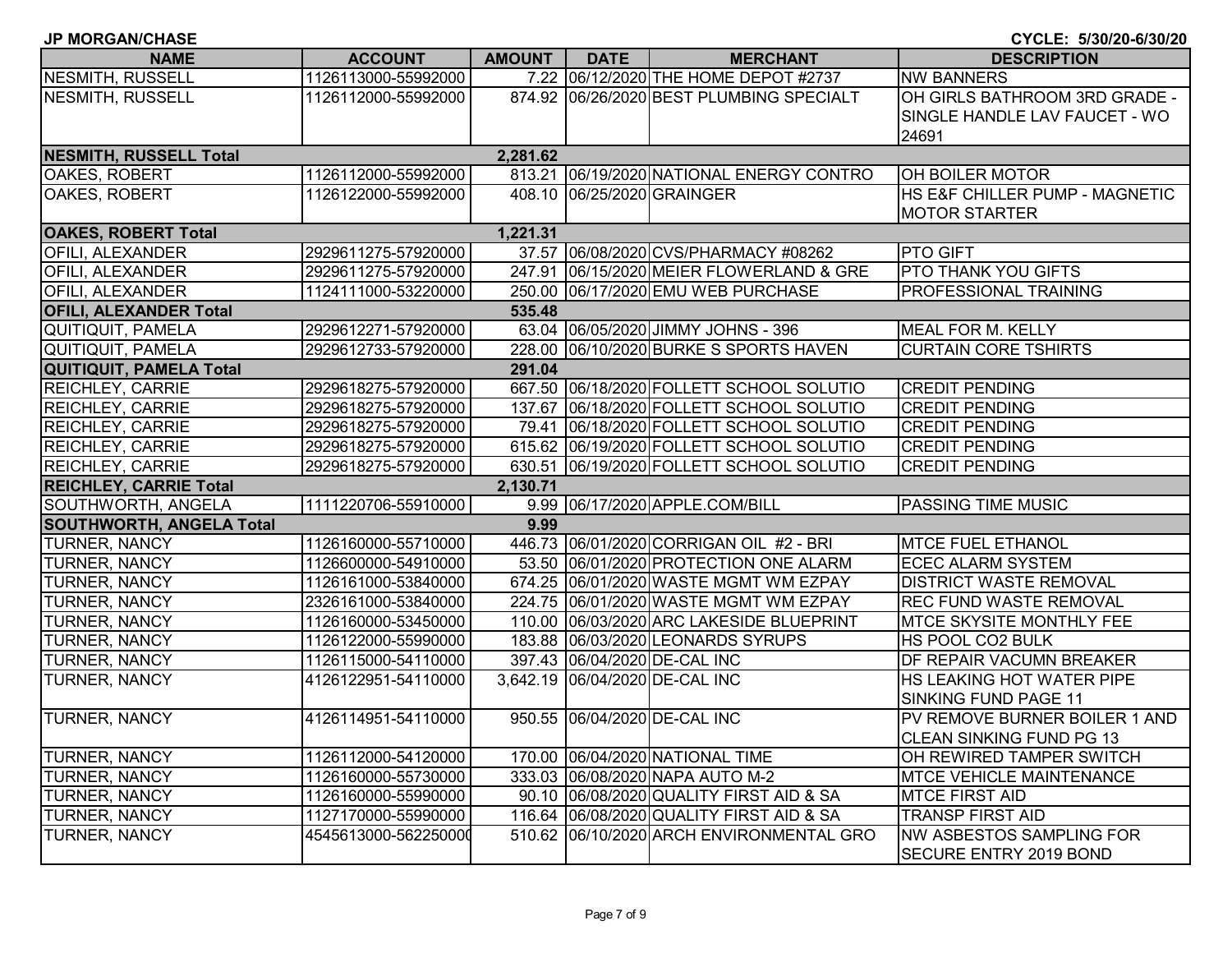| <b>JP MORGAN/CHASE</b> |                      |               |                           |                                            | CYCLE: 5/30/20-6/30/20             |
|------------------------|----------------------|---------------|---------------------------|--------------------------------------------|------------------------------------|
| <b>NAME</b>            | <b>ACCOUNT</b>       | <b>AMOUNT</b> | <b>DATE</b>               | <b>MERCHANT</b>                            | <b>DESCRIPTION</b>                 |
| <b>TURNER, NANCY</b>   | 4545615000-562250000 | 510.62        |                           | 06/10/2020 ARCH ENVIRONMENTAL GRO          | <b>DF ASBESTOS SAMPLING FOR</b>    |
|                        |                      |               |                           |                                            | SECURE ENTRY 2019 BOND             |
| <b>TURNER, NANCY</b>   | 4545614000-562250000 |               |                           | 510.63 06/10/2020 ARCH ENVIRONMENTAL GRO   | PV ASBESTOS SAMPLING FOR           |
|                        |                      |               |                           |                                            | <b>SECURE ENTRY 2019 BOND</b>      |
| <b>TURNER, NANCY</b>   | 1126160000-55710000  |               |                           | 256.34 06/10/2020 CORRIGAN OIL #2 - BRI    | <b>MTCE ETHANOL FUEL 179 GROSS</b> |
| <b>TURNER, NANCY</b>   | 1126113000-54110000  |               |                           | 872.10 06/11/2020 CUMMINS INC - S6         | <b>NW GENERATOR MTCE</b>           |
| <b>TURNER, NANCY</b>   | 1126120000-54110000  |               |                           | 862.97 06/11/2020 CUMMINS INC - S6         | <b>IMS GENERATOR MTCE</b>          |
| <b>TURNER, NANCY</b>   | 1126120000-54110000  |               |                           | 444.50 06/12/2020 AMERICAN SPRINKLER       | MS START UP SPRINKLER SYSTEM       |
| <b>TURNER, NANCY</b>   | 1126122000-54110000  |               |                           | 893.50 06/12/2020 AMERICAN SPRINKLER       | HS START UP SPRINKLER SYSTEM       |
| <b>TURNER, NANCY</b>   | 1126100000-54910829  |               |                           | 4,390.33 06/12/2020 ARCH ENVIRONMENTAL GRO | <b>DISTRICT STORM WATER MGT</b>    |
| <b>TURNER, NANCY</b>   | 1126105000-54110000  |               |                           | 31.00 06/12/2020 PREMIER PEST MANAG        | <b>NATC PEST MGT</b>               |
| <b>TURNER, NANCY</b>   | 1126115000-54110000  | 28.00         |                           | 06/12/2020 PREMIER PEST MANAG              | DF PEST MGT                        |
| <b>TURNER, NANCY</b>   | 1126152000-54110000  | 37.00         |                           | 06/12/2020 PREMIER PEST MANAG              | <b>ECEC PEST MGT</b>               |
| <b>TURNER, NANCY</b>   | 1126101000-54110000  | 43.00         |                           | 06/12/2020 PREMIER PEST MANAG              | <b>ESB PEST MGT</b>                |
| <b>TURNER, NANCY</b>   | 1126122000-54110000  | 33.00         |                           | 06/12/2020 PREMIER PEST MANAG              | <b>HS PEST MGT</b>                 |
| <b>TURNER, NANCY</b>   | 1126103000-54110000  | 28.00         |                           | 06/12/2020 PREMIER PEST MANAG              | <b>ITC PEST MGT</b>                |
| <b>TURNER, NANCY</b>   | 1126120000-54110000  |               |                           | 37.00 06/12/2020 PREMIER PEST MANAG        | <b>MS PEST MGT</b>                 |
| <b>TURNER, NANCY</b>   | 1126120000-54110000  |               |                           | 56.00 06/12/2020 PREMIER PEST MANAG        | <b>NM PEST MGT</b>                 |
| <b>TURNER, NANCY</b>   | 1126113000-54110000  |               |                           | 28.00 06/12/2020 PREMIER PEST MANAG        | <b>NW PEST MGT</b>                 |
| <b>TURNER, NANCY</b>   | 1126112000-54110000  | 28.00         |                           | 06/12/2020 PREMIER PEST MANAG              | OH PEST MGT                        |
| <b>TURNER, NANCY</b>   | 1126114000-54110000  | 28.00         |                           | 06/12/2020 PREMIER PEST MANAG              | PV PEST MGT                        |
| <b>TURNER, NANCY</b>   | 1126111000-54110000  |               |                           | 35.00 06/12/2020 PREMIER PEST MANAG        | <b>VO PEST MGT</b>                 |
| <b>TURNER, NANCY</b>   | 1126160000-55993000  | 161.60        |                           | 06/12/2020 TARGET SPECIALTY PROD           | <b>MTCE - SUREGUARD GROUND</b>     |
|                        |                      |               |                           |                                            | <b>SUPPLIES</b>                    |
| <b>TURNER, NANCY</b>   | 1126160000-55710000  |               |                           | 272.59 06/15/2020 CORRIGAN OIL #2 - BRI    | <b>MTCE ETHANOL 173 GROSS</b>      |
| <b>TURNER, NANCY</b>   | 4126122951-54110000  | 21,000.00     |                           | 06/15/2020 IN *ASPEN DOOR SUPPLY           | HS21 DOOR REPLACEMENT - SF PG      |
|                        |                      |               |                           |                                            | 23                                 |
| <b>TURNER, NANCY</b>   | 1126160000-55991000  | 2,264.40      |                           | 06/15/2020 KSS ENTERPRISES                 | MTCE - COVID 19 HND SANITISER -    |
|                        |                      |               |                           |                                            | <b>FIRST HALF OF ORDER</b>         |
| <b>TURNER, NANCY</b>   | 4445600063-56420000  |               | 999.74 06/15/2020 NICHOLS |                                            | DF COVID 19 - CLORAX SPRAYER       |
| <b>TURNER, NANCY</b>   | 4445600063-56420000  |               | 999.74 06/15/2020 NICHOLS |                                            | MS COVID 19 - CLORAX SPRAYER       |
| <b>TURNER, NANCY</b>   | 4445600063-56420000  |               | 499.86 06/15/2020 NICHOLS |                                            | ECEC COVID 19 - CLORAX SPRAYER     |
| <b>TURNER, NANCY</b>   | 4445600063-56420000  |               | 499.87 06/15/2020 NICHOLS |                                            | PV COVID 19 - CLORAX SPRAYER       |
| <b>TURNER, NANCY</b>   | 4445600063-56420000  |               | 499.87 06/15/2020 NICHOLS |                                            | MTCE COVID 19 - CLORAX SPRAYER     |
| <b>TURNER, NANCY</b>   | 4445600063-56420000  |               | 499.87 06/15/2020 NICHOLS |                                            | <b>TRANSPR COVID 19 - CLORAX</b>   |
|                        |                      |               |                           |                                            | <b>SPRAYER</b>                     |
| <b>TURNER, NANCY</b>   | 4445600063-56420000  |               | 666.48 06/15/2020 NICHOLS |                                            | NM COVID 19 - CLORAX SPRAYER       |
| <b>TURNER, NANCY</b>   | 4445600063-56420000  |               | 666.48 06/15/2020 NICHOLS |                                            | ESB COVID 19 - CLORAX SPRAYER      |
| <b>TURNER, NANCY</b>   | 4445600063-56420000  |               | 666.48 06/15/2020 NICHOLS |                                            | NW COVID 19 - CLORAX SPRAYER       |
| <b>TURNER, NANCY</b>   | 4445600063-56420000  |               | 999.74 06/15/2020 NICHOLS |                                            | OH COVID 19 - CLORAX SPRAYER       |
| <b>TURNER, NANCY</b>   | 4445600063-56420000  |               | 999.74 06/15/2020 NICHOLS |                                            | VO COVID 19 - CLORAX SPRAYER       |
| <b>TURNER, NANCY</b>   | 1126118000-55993000  |               |                           | 2,700.00 06/15/2020 SUPERIOR GROUNDCOVER,  | <b>NM MULCH</b>                    |